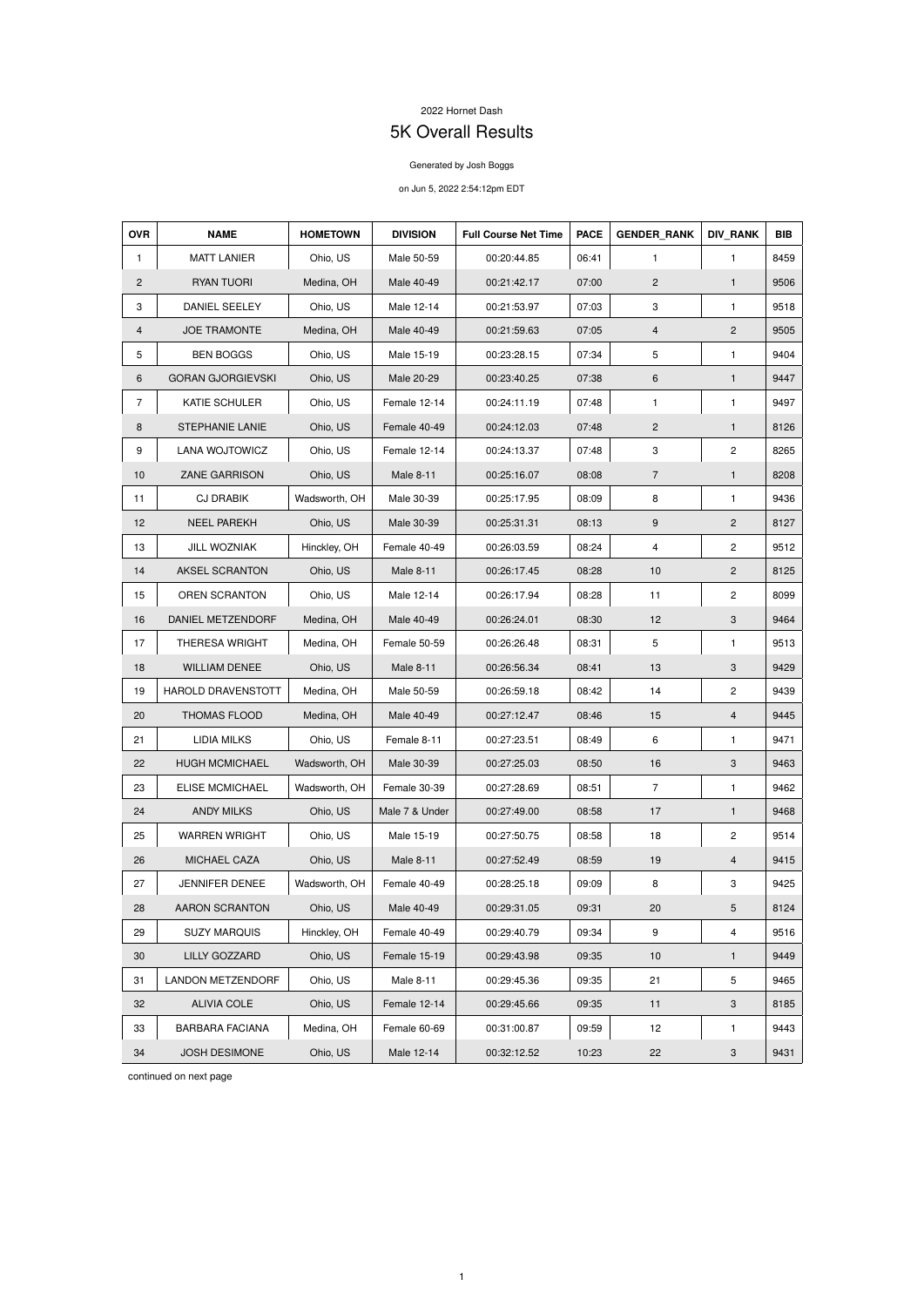continued from previous page

| <b>OVR</b> | <b>NAME</b>             | <b>HOMETOWN</b> | <b>DIVISION</b> | <b>Full Course Net Time</b> | <b>PACE</b> | <b>GENDER RANK</b> | <b>DIV RANK</b> | <b>BIB</b> |
|------------|-------------------------|-----------------|-----------------|-----------------------------|-------------|--------------------|-----------------|------------|
| 35         | <b>MEGAN HENNESSEY</b>  | Ohio, US        | Female 20-29    | 00:32:32.49                 | 10:29       | 13                 | $\mathbf{1}$    | 9457       |
| 36         | <b>MAKAYLA GRECENUK</b> | Ohio, US        | Female 20-29    | 00:32:33.08                 | 10:29       | 14                 | $\overline{2}$  | 8467       |
| 37         | <b>BRYCE BOGGS</b>      | Ohio, US        | Male 12-14      | 00:33:19.14                 | 10:44       | 23                 | 4               | 9405       |
| 38         | <b>MARLEY CARTER</b>    | Ohio, US        | Female 12-14    | 00:33:19.91                 | 10:44       | 15                 | $\overline{4}$  | 9412       |
| 39         | <b>JULIE BOGGS</b>      | Wadsworth, OH   | Female 40-49    | 00:33:28.29                 | 10:47       | 16                 | 5               | 9408       |
| 40         | <b>ANDREW PULLEN</b>    | Ohio, US        | Male 7 & Under  | 00:34:03.07                 | 10:58       | 24                 | $\overline{2}$  | 9491       |
| 41         | <b>KRISTA PELFREY</b>   | Wadsworth, OH   | Female 30-39    | 00:34:22.76                 | 11:04       | 17                 | $\mathbf{2}$    | 9486       |
| 42         | <b>BILL LOWERY</b>      | Ohio, US        | Male 70 & Up    | 00:34:31.70                 | 11:07       | 25                 | $\mathbf{1}$    | 8370       |
| 43         | <b>TRACIE PULLEN</b>    | Wadsworth, OH   | Female 40-49    | 00:34:34.00                 | 11:08       | 18                 | 6               | 9492       |
| 44         | <b>BONNIE GOMEZ</b>     | Medina, OH      | Female 40-49    | 00:34:45.22                 | 11:12       | 19                 | $\overline{7}$  | 9448       |
| 45         | <b>STACY PARMAN</b>     | Wadsworth, OH   | Female 30-39    | 00:34:54.80                 | 11:15       | 20                 | 3               | 9484       |
| 46         | <b>ANGIE MILKS</b>      | Hinckley, OH    | Female 40-49    | 00:34:56.50                 | 11:15       | 21                 | 8               | 9469       |
| 47         | ROBERT PARTEZANA        | Hinckley, OH    | Male 60-69      | 00:35:10.94                 | 11:20       | 26                 | $\mathbf{1}$    | 9485       |
| 48         | <b>GRACE PAINTING</b>   | Ohio, US        | Female 8-11     | 00:36:12.10                 | 11:40       | 22                 | $\overline{2}$  | 9483       |
| 49         | PETER DENEE             | Ohio, US        | Male 8-11       | 00:36:36.66                 | 11:48       | 27                 | 6               | 9428       |
| 50         | OLIVER METZENDORF       | Ohio, US        | Male 7 & Under  | 00:36:38.22                 | 11:48       | 28                 | 3               | 9466       |
| 51         | <b>LUKE NGUYEN</b>      | Ohio, US        | Male 7 & Under  | 00:36:38.30                 | 11:48       | 29                 | 4               | 9477       |
| 52         | <b>KATIE NGUYEN</b>     | Hinckley, OH    | Female 30-39    | 00:36:38.85                 | 11:48       | 23                 | 4               | 9476       |
| 53         | TERESA METZENDORF       | Medina, OH      | Female 40-49    | 00:36:44.30                 | 11:50       | 24                 | 9               | 9467       |
| 54         | <b>MADDIE CAZA</b>      | Ohio, US        | Female 8-11     | 00:37:34.38                 | 12:06       | 25                 | 3               | 9414       |
| 55         | <b>LEAH WOJTOWICZ</b>   | Ohio, US        | Female 8-11     | 00:37:34.65                 | 12:06       | 26                 | 4               | 8369       |
| 56         | <b>GUNNAR CONLEY</b>    | Ohio, US        | Male 7 & Under  | 00:37:50.02                 | 12:11       | 30                 | $5\phantom{.0}$ | 9422       |
| 57         | <b>KATIE CONLEY</b>     | Akron, OH       | Female 40-49    | 00:37:50.34                 | 12:11       | 27                 | 10              | 9423       |
| 58         | <b>CAIT GUINTA</b>      | Medina, OH      | Female 20-29    | 00:38:01.05                 | 12:15       | 28                 | 3               | 9452       |
| 59         | <b>LAUREN SLYS</b>      | Hinckley, OH    | Female 30-39    | 00:38:02.32                 | 12:15       | 29                 | 5               | 9504       |
| 60         | <b>ELANA COLE</b>       | Ohio, US        | Female 8-11     | 00:38:03.66                 | 12:16       | 30                 | 5               | 8188       |
| 61         | <b>KEIRA SMITH</b>      | Ohio, US        | Female 12-14    | 00:38:04.16                 | 12:16       | 31                 | $5\phantom{.0}$ | 8156       |
| 62         | JONATHAN FLOOD          | Ohio, US        | Male 7 & Under  | 00:38:59.41                 | 12:33       | 31                 | 6               | 9444       |
| 63         | <b>JOEL BELDING</b>     | Hinckley, OH    | Male 30-39      | 00:39:24.96                 | 12:42       | 32                 | 4               | 9403       |
| 64         | <b>LILY BOGGS</b>       | Ohio, US        | Female 8-11     | 00:41:51.50                 | 13:29       | 32                 | 6               | 9409       |
| 65         | <b>JOSH BOGGS</b>       | Wadsworth, OH   | Male 40-49      | 00:41:55.08                 | 13:30       | 33                 | 6               | 9407       |
| 66         | <b>NICK DESIMONE</b>    | Ohio, US        | Male 8-11       | 00:42:01.09                 | 13:32       | 34                 | $\overline{7}$  | 9433       |
| 67         | <b>ANDY BALIKA</b>      | Ohio, US        | Male 8-11       | 00:42:01.36                 | 13:32       | 35                 | 8               | 9401       |
| 68         | DEBORAH REED            | Medina, OH      | Female 50-59    | 00:42:53.63                 | 13:49       | 33                 | $\overline{2}$  | 9494       |
| 69         | <b>TOMMY FLOOD</b>      | Ohio, US        | Male 8-11       | 00:42:59.65                 | 13:51       | 36                 | 9               | 9446       |
| 70         | SARA WOJTOWICZ          | Ohio, US        | Female 40-49    | 00:43:22.79                 | 13:58       | 34                 | 11              | 8235       |
| 71         | <b>KERRY CAZA</b>       | Hinckley, OH    | Female 40-49    | 00:43:22.94                 | 13:58       | 35                 | 12              | 9413       |
| 72         | <b>MIKE CAZA</b>        | Hinckley, OH    | Male 40-49      | 00:43:23.80                 | 13:59       | 37                 | $\overline{7}$  | 9416       |
| 73         | SOPHIE JIMENEZ          | Ohio, US        | Female 8-11     | 00:44:36.03                 | 14:22       | 36                 | $\overline{7}$  | 9460       |
| 74         | <b>DENISE JIMENEZ</b>   | Wadsworth, OH   | Female 40-49    | 00:44:36.82                 | 14:22       | 37                 | 13              | 9459       |
| 75         | THEO NGUYEN             | Ohio, US        | Male 7 & Under  | 00:44:46.43                 | 14:25       | 38                 | $\overline{7}$  | 9479       |

continued on next page